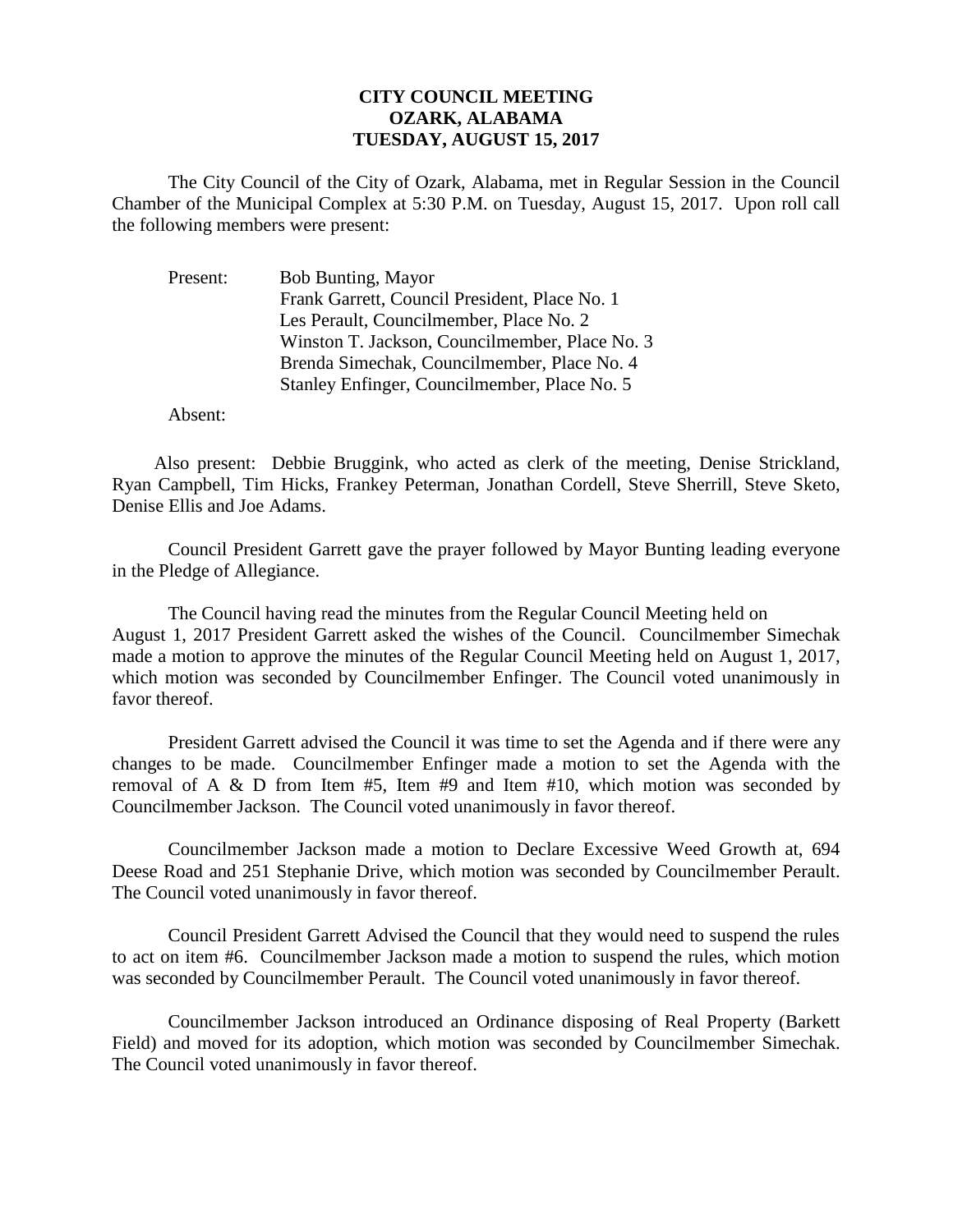Page 2 August 15, 2017

Council President Garrett Advised the Council that they would need to suspend the rules to act on item #7. Councilmember Enfinger made a motion to suspend the rules, which motion was seconded by Councilmember Simechak. The Council voted unanimously in favor thereof.

Councilmember Enfinger introduced an Ordinance disposing of Real Property (Comer/Carroll Field) and moved for its adoption, which motion was seconded by Councilmember Perault. The Council voted unanimously in favor thereof.

Council President Garrett Advised the Council that they would need to suspend the rules to act on item #8. Councilmember Perault made a motion to suspend the rules, which motion was seconded by Councilmember Simechak. The Council voted unanimously in favor thereof.

Councilmember Simechak introduced an Ordinance disposing of Real Property (Unnamed Field) and moved for its adoption, which motion was seconded by Councilmember Enfinger. The Council voted unanimously in favor thereof.

Councilmember Jackson introduced a Resolution Declaring Certain Properties with Excessive Weed Growth a Public Nuisance at 687 Bermuda Street and Set a Public Hearing for September 19, 2017 at 5:00 PM and moved for its adoption, which motion was seconded by Councilmember Simechak. The Council voted unanimously in favor thereof.

Councilmember Simechak introduced a Resolution Declaring Certain Properties with Excessive Weed Growth a Public Nuisance at 126 Charleston Place and Set a Public Hearing for September 19, 2017 at 5:00 PM and moved for its adoption, which motion was seconded by Councilmember Perault. The Council voted unanimously in favor thereof.

Councilmember Simechak introduced a Resolution Declaring Certain Properties with Excessive Weed Growth a Public Nuisance at 211 Fuqua Avenue and Set a Public Hearing for September 19, 2017 at 5:00 PM and moved for its adoption, which motion was seconded by Councilmember Enfinger. The Council voted unanimously in favor thereof.

Councilmember Jackson introduced a Resolution approving the application for a Community Development Block Grant in the amount of \$250,000.00 for construction of a swimming pool and moved for its adoption, which motion was seconded by Councilmember Enfinger. The Council voted unanimously in favor thereof.

Councilmember Perault introduced a Resolution confirming the cost of a Weed Lien at 210 Roy Avenue in the amount of \$500.00 and moved for its adoption, which motion was seconded by Councilmember Simechak. The Council voted unanimously in favor thereof.

Councilmember Jackson introduced a Resolution confirming the cost of a Weed Lien at 191 Liberty Avenue in the amount of \$500.00 and moved for its adoption, which motion was seconded by Councilmember Perault. The Council voted unanimously in favor thereof.